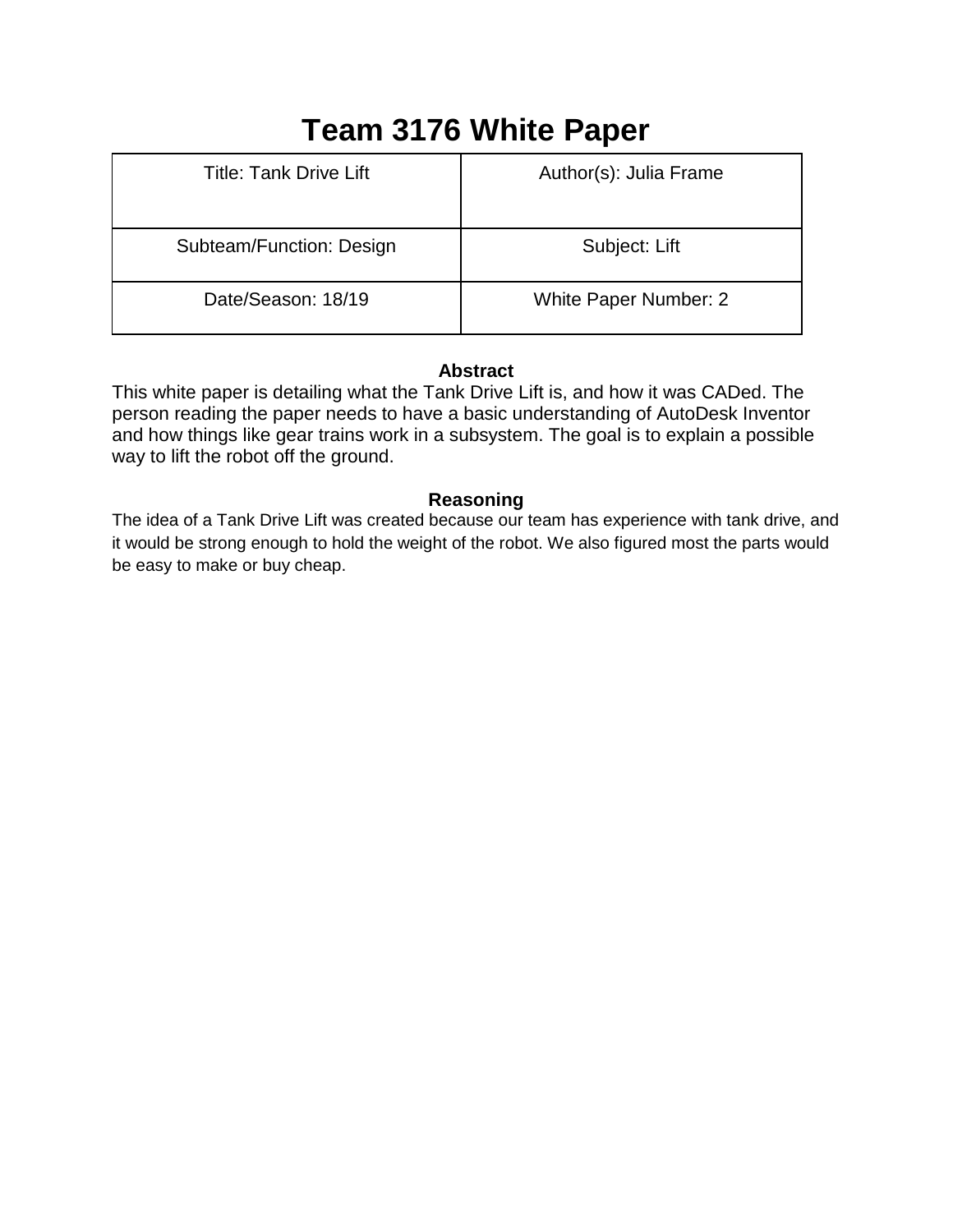#### **Tank Wheels Protector**

The Tank Wheel Protector is a rectangle made with <sup>1/</sup><sub>8</sub> inch thick aluminum sheets. One side has holes all the way through the part going down the edge for gears to be inserted into. The bottom has two holes all the way through for the tank wheels. There are less gears on the Tank Wheel Protector than there are on the Tank Gear Lifter. This part will move up and down the Tank Gear Lifter.



#### **Tank Gear Lifter**

The Tank Gear Lifter is connected to the robot frame and is stationary. It is made with a piece of long U Bracket with holes in the sides that line up with the centers of the gears. The gears mesh with each other, unlike the Tank Wheels Protector.

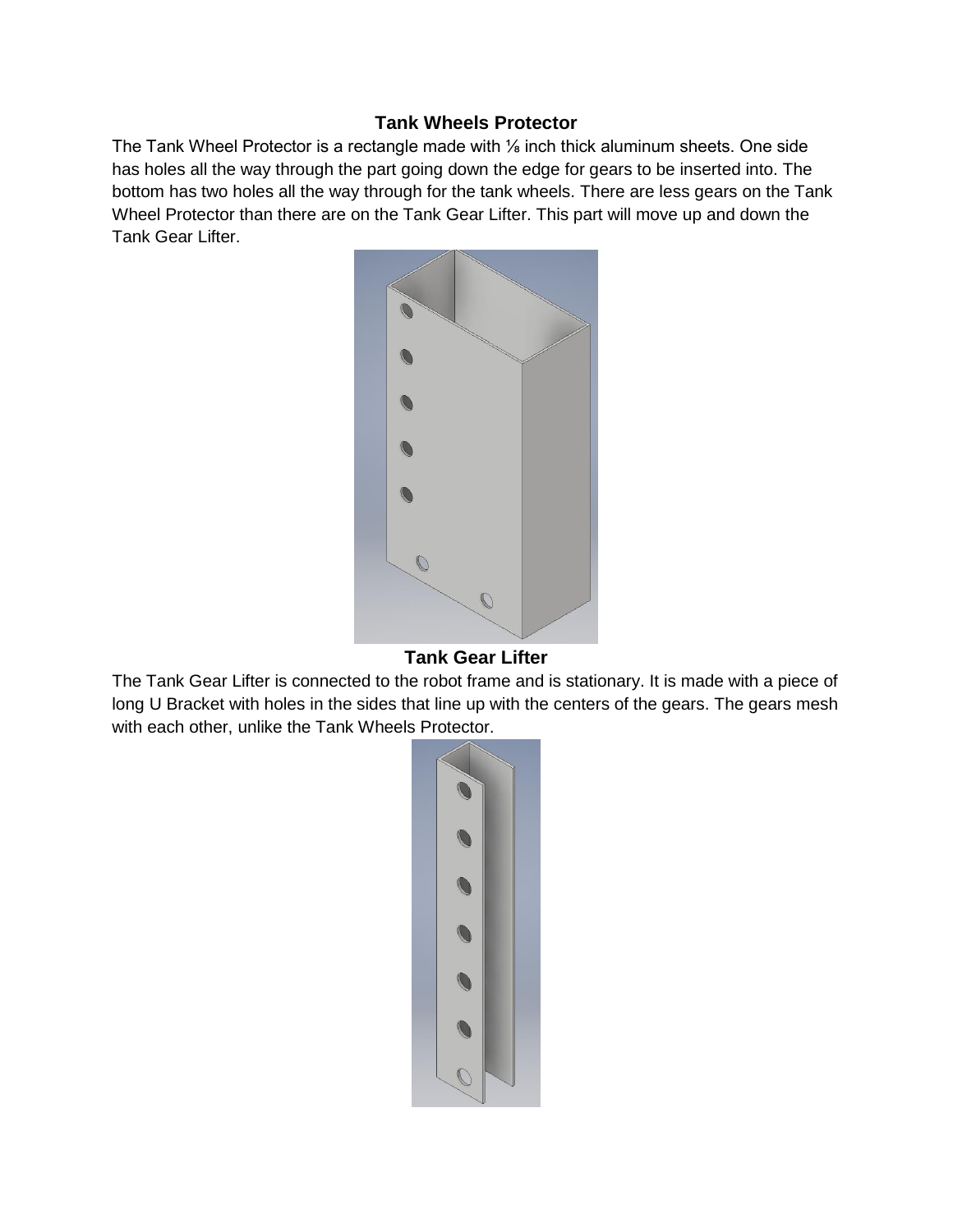## **Tank Lift Straightener**

The Tank Lift Straightener is connected to the robot frame and rubs against the side of the Tank Wheels Protector opposite of the Tank Gear Lifter. This just normal 1in box tubing held in place with brackets. The main job of the Tank Lift Straightener is to keep the Tank Wheels Protector is sandwiched in place and can not move around.



**Assembly**